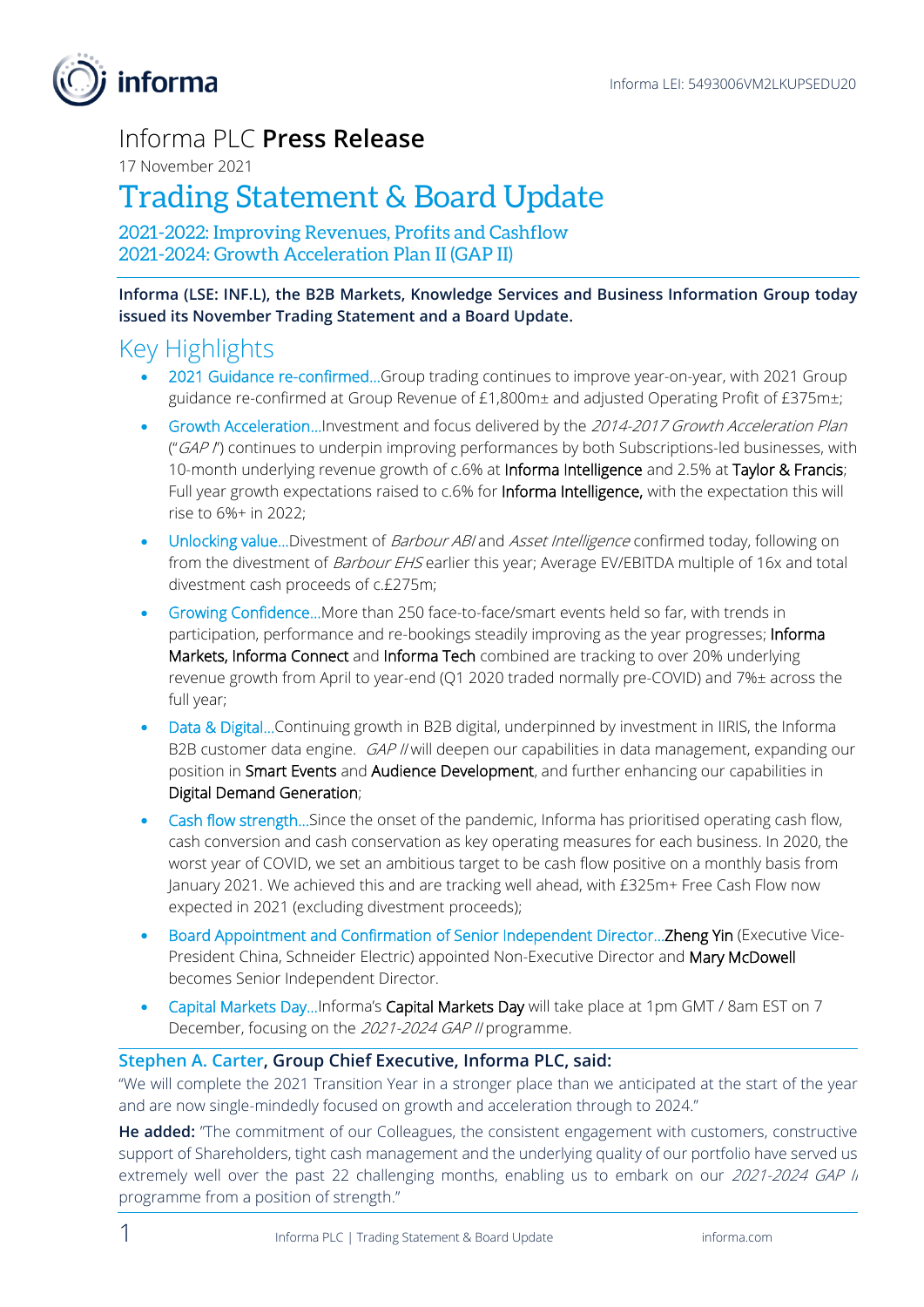

# Trading Statement

Group trading has continued to improve year-on-year across all businesses, with strong growth in our Subscriptions-led businesses and improving momentum across our three B2B Markets businesses (Informa Markets, Informa Tech, Informa Connect).

Group guidance for the full year remains unchanged at Group Revenue of £1,800m± and adjusted Operating Profit of £375m±.

### **Taylor & Francis…open research and specialist knowledge services**

Our Knowledge Services business continues to benefit from the foundations laid down by the 2014-2017 Growth Acceleration Plan ("GAP I"), which saw us invest in technology infrastructure, data management and building a broader presence in Open Research and specialist knowledge services.

Through further investment and targeted addition, we now have an Open Research business of scale and quality, with a growing range of value-added services for authors, funders and institutions, such as our Open Research platform for rapid publication, F1000.

The market for Open Research services is growing strongly, underpinned by continued growth in overall volumes of research and a steady shift towards Open Research platforms offering greater flexibility, speed to market and additional value-added services. Over the next few years. we are well placed to seize these growth opportunities alongside our more traditional subscriptions and royalty-based revenues, a move that will further broaden our revenue base and customer mix, and improve the overall quality of our earnings.

These trends are underpinning a consistent level of performance at Taylor & Francis, including underlying revenue growth of 2.5% through the first ten months of 2021.

#### Underlying revenue growth guidance for 2021 re-confirmed at 2%+.

### **Informa Intelligence…specialist data and information**

Since GAP I, at Informa Intelligence we have been rebuilding a business focused on specialist markets where we have established brands, high quality data and specialist expertise. We have invested to build depth and capability in product management and expanded our customer service offering, leading to a consistent year-on-year improvement in performance.

Post GAP I, Informa Intelligence now consists of three high performance, category-specific businesses in Clinical Trials (including the *Citeline* suite of products), Vessel Tracking (including the Lloyd's List portfolio of services) and International Fund & Income Flows (including EPFR/IGM).

Separately, we have a majority interest in the retail banking information services business, Curinos.

Our 2014-2017 GAP I strategy has secured our ambition to create a business delivering 5%+ consistent underlying revenue growth rates, 90%+ subscription renewals and consistently improving annualised contract values, with a strong focus on customer value and product development.

This is reflected in the performance over the first 10 months of this year, with underlying revenue growth of 6%, with an expectation this will be maintained through the last two months of 2021 and accelerate further in 2022.

Underlying revenue growth guidance for 2021 further increased from 4.5%+ to c.6%, with underlying growth in 2022 expected to be 6%+.

### **B2B Markets (Informa Markets, Informa Connect, Informa Tech)**

Our three B2B Markets businesses were built through a GAP / strategy focused on major B2B brands within attractive specialist markets. As countries and locations progressively relax COVID restrictions and permissions to run physical events return, this is serving us well, with customers gravitating towards the major brands in their industry to reconnect with peers and rebuild sales pipelines and their supply chains.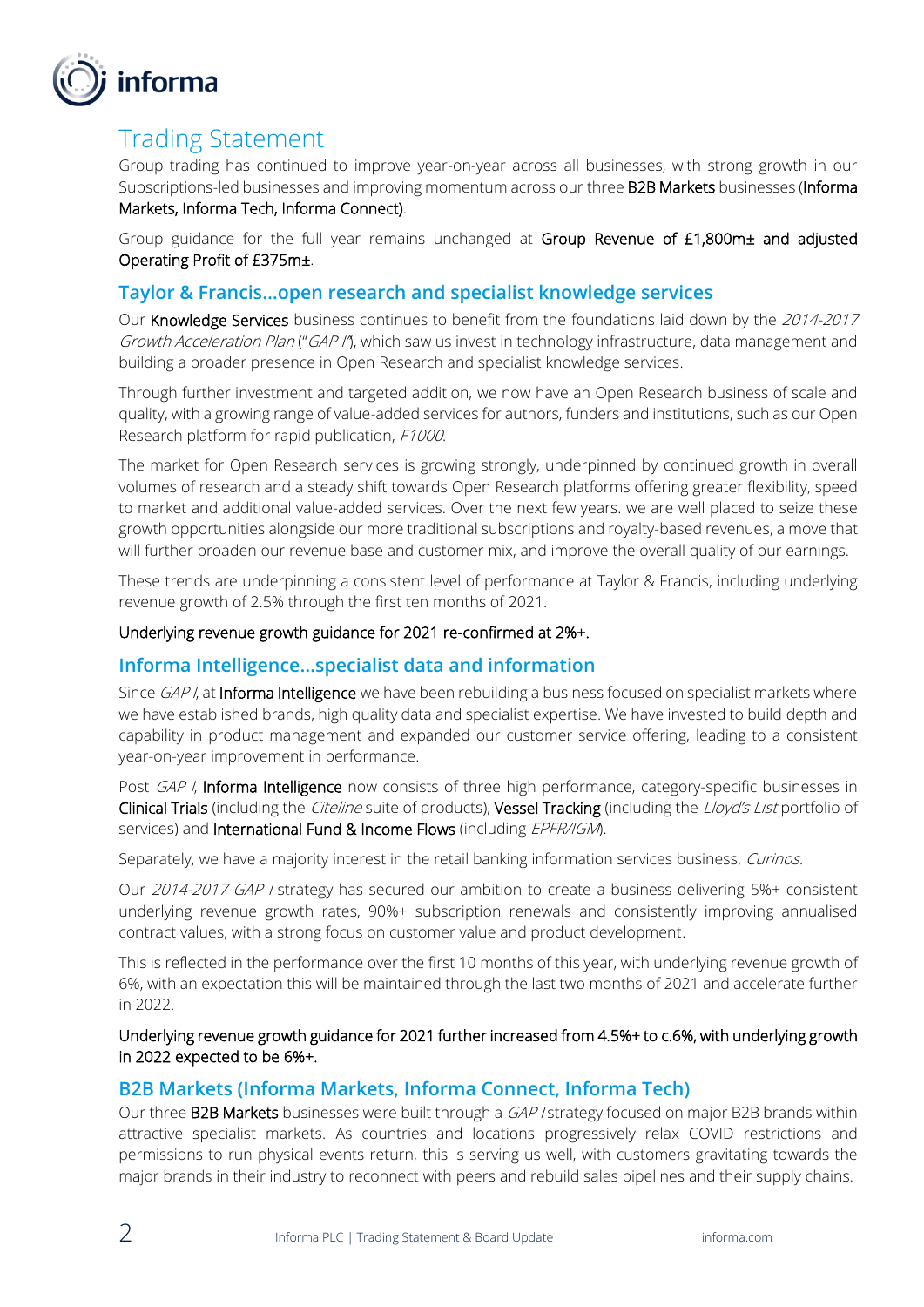

This is reflected in improving trends across our portfolio. We have operated more than 250 face-toface/smart events in the 2021 Transition Year, including in all three major regions of North America, Mainland China and the Middle East. We have also restarted events in Europe, with momentum building well over recent months ahead of some of our larger shows in the region.

In North America and EMEA, as the year has progressed, travel friction eased and confidence amongst participants improved, we have seen a steady increase in participation and performance levels across the portfolio. We have already seen some events match or exceed 2019 levels and the average is north of 50%, with individual brand performance dependent on geographic location, end market sensitivities, on-cycle/offcycle scheduling, shortened sales cycles and the level of customer bookings carried over from previous years.

However, the trend is clear and consistent, with demand for the product strong, customer feedback positive and improving rebooking momentum into 2022.

Digital Services are a growing part of the product mix for all three of our B2B Markets businesses, providing the opportunity to expand our addressable audiences, move closer to our customers and markets, and open up new opportunities for growth.

The ongoing investment in our proprietary customer data engine, **IIRIS**, provides the foundation for further expansion in Digital Services, providing the capabilities to capture, manage and curate consented customer data efficiently and effectively.

This is supporting further development of our range of **Smart Events** products and services, as well as continued expansion in Audience Development (including Specialist Content, Buyer Services and Specialist Content Marketing), where we have growing expertise and revenues in certain end markets, mainly in North America.

IIRIS is also fuelling further product development in Digital Demand Generation, which uses our consented first party customer data to deliver higher value, data-driven buyer discovery and buyer purchasing intent services.

Through our GAP II programme, we will invest to further strengthen and expand this range of Digital Services, where we see incremental revenue opportunities over the GAP II period.

# 2021 Capital Markets Day: GAP II – Digital & Data Acceleration

We will host our 2021 Capital Markets Day at 1pm GMT / 8am EST on 7 December at 240 Blackfriars, London, with registration now open at [www.informa.com.](http://www.informa.com/)

The event will focus on the 2021-2024 Growth Acceleration Plan II and provide the opportunity to meet with a wide range of Senior Management, a number of whom will be presenting alongside the Group Chief Executive.

### Board Update

We previously announced the appointment of Joanne Wilson and Louise Smalley as Non-Executive Directors. Today we are announcing the next steps.

Firstly, Zheng Yin is being appointed to the Informa Board as a Non-Executive Director, bringing significant Senior Executive experience in Asia through his current role as Executive Vice President, China at Schneider Electric and previous senior roles in the region at Philips Electronics, Dow Jones and Reuters Group Plc.

A Chinese national, Zheng will provide valuable on-the-ground insights on the latest macro-economic and commercial trends in China and Asia, a significant and growing trading region for Informa.

On appointment on 20 December, Zheng will join the Nomination and Remuneration Committees.